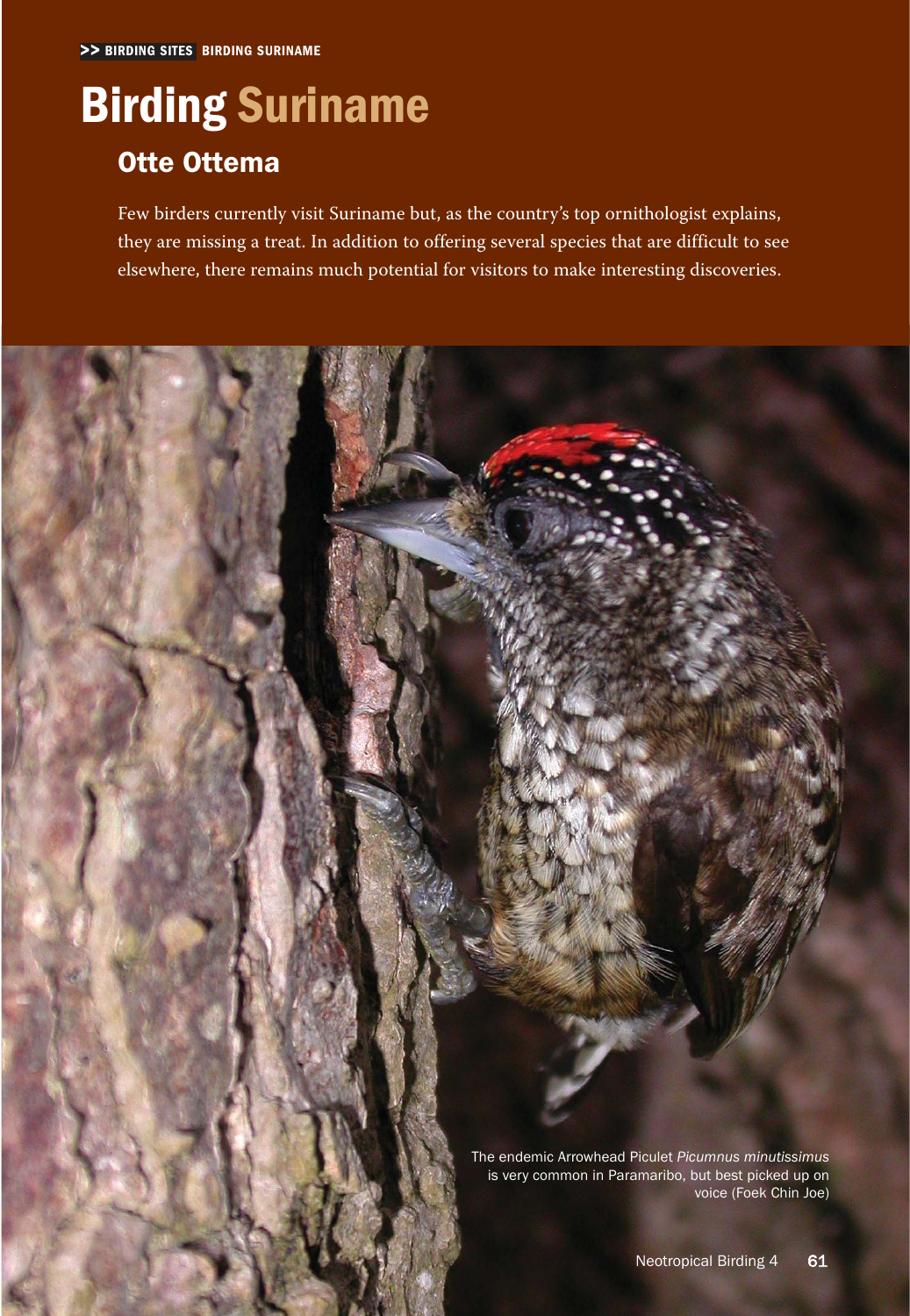#### >> BIRDING SITES BIRDING SURINAME

On the Guianan Shield in northern South<br>
America lies a forgotten country, Surinam<br>
Ecotourism was enjoyed here even before<br>
the word existed But the combination of a America lies a forgotten country, Suriname. the word existed. But the combination of a military coup in 1980 and a civil war from 1986–1992 led to the country dropping off the birding radar. Given the country's bounteous biodiversity, it is time that this unfortunate situation were reversed.

Suriname is largely covered by pristine rainforest, but also houses a treasure trove of ecosystems within a territory slightly smaller than Florida. Vast mudflats are very important for North American shorebirds. A small band of mangrove forest fringes the coast, protecting saline and brackish swamps and lagoons from the sea. Inland lie huge freshwater swamps, then the savanna belt and finally the rainforest, which extends over upland features such as mountain ridges, a few bauxite plateaus, several inselbergs (or monadnocks, isolated outcrops) and a tepui.

The large Brazilian savanna associated with the rio Paru extends north into southern Suriname as the Sipaliwini savanna. Finally, five major rivers snake northwards across the country.

In this article, I give an overview of the main birding areas in Suriname. I focus on sites that give birders a good chance of seeing the country's target species and reflect the diversity of its habitats. In total, 727 species have been recorded in Suriname (see www1.nhl.nl/~ribot/english/), including seven Near Threatened species and one recently described taxon (Sulphur-breasted Parakeet *Aratinga pintoi*; not yet accepted by the South American Classification Committee) that is likely to be considered Endangered in BirdLife International's 2009 Red List update. Birders should note that travel in Suriname is very difficult, and many places can only be reached by plane. There are thus clear practical benefits in contracting a local company/guide (for which see the box *Contact details and further information*).



Map of Suriname showing the location of key birding sites and Important Bird Areas (BirdLife International)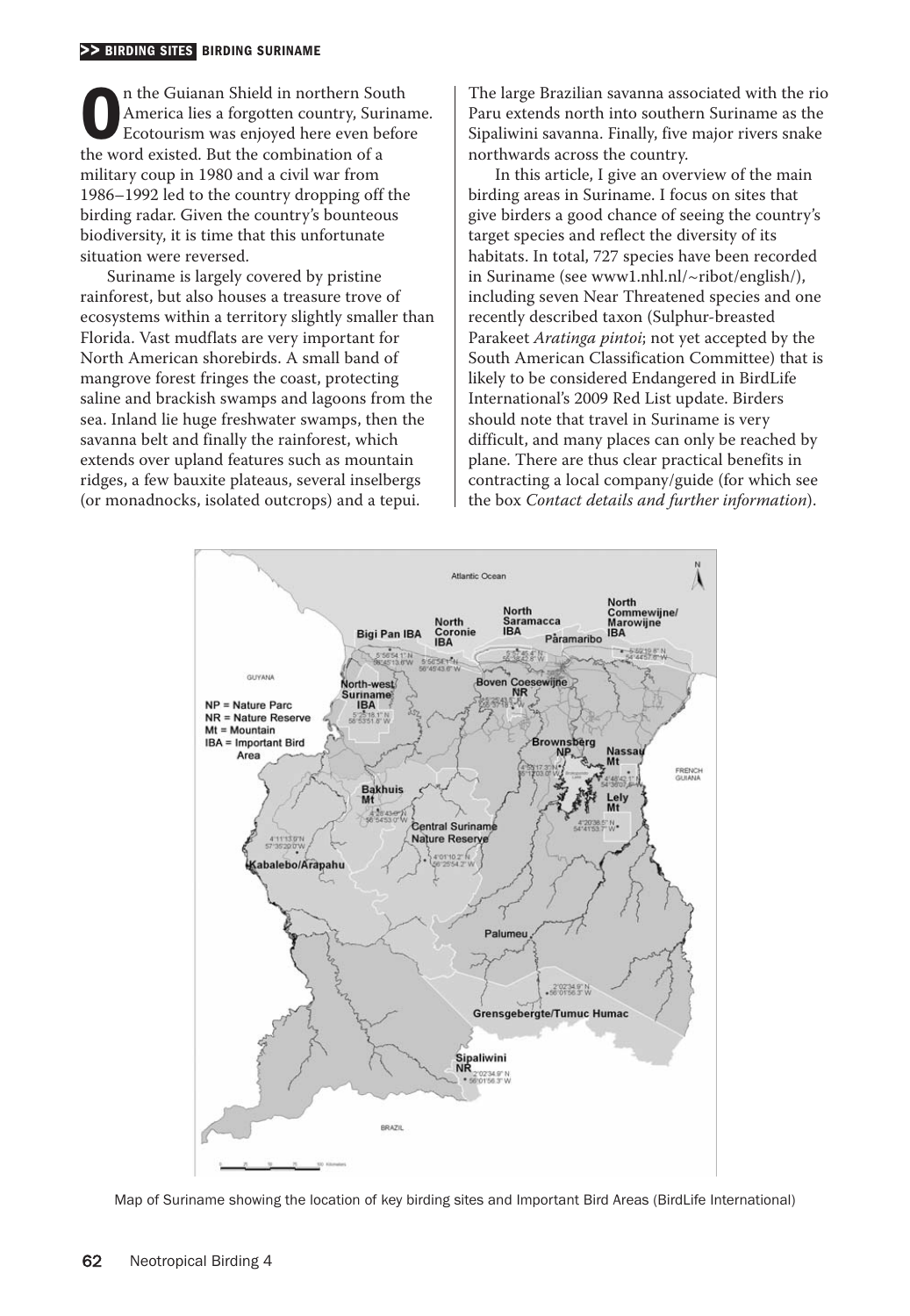### Paramaribo

Suriname's capital, Paramaribo, is a good place for birding, lying in what is expected to be designated as a new Endemic Bird Area in the future. More than 450 species have been seen in the city and its environs. Three species that will shortly be classified as restricted- range taxa can usually be seen around town in a single day. Rufous Crab Hawk *Buteogallus aequinoctialis* inhabits mangrove forests north of the city. Blood- coloured Woodpecker *Veniliornis sanguineus* and the endemic Arrowhead Piculet *Picumnus minutissimus* occur in the 'Cultuurtuin' or 'Peperpot'*.* The piculet is very common and, if you know its call, can be found in many big trees in Paramaribo. Blackish Antbird *Cercomacra nigrescens* and Ashy- headed Greenlet *Hylophilus pectoralis* are easy to find. Spectacular birds such as Scarlet Ibis *Eudocimus ruber*, Roseate Spoonbill *Platalea ajaja* and Wood Stork *Mycteria Americana* can be seen at Warapa creek, which is now accessible by boat and can be reached in a few hours.

### The savanna belt

The mosaic of habitats that makes up the savanna belt produces a very rich and interesting landscape. With a bit of luck here, birders can see three species with limited distributions in Suriname: Crested Bobwhite *Colinus cristatus*, Burnished- buff Tanager *Tangara cayana* and the nominate subspecies of Black-faced Tanager *Schistochlamys melanopis*, which is restricted to the east Guianas<sup>2</sup>. Three generally scarce and localised species— Bronzy Jacamar *Galbula leucogastra*, Saffron- crested Tyrant- Manakin *Neopelma chrysocephalum* and Black Manakin *Xenopipo atronitens*— are common in Suriname's stunted white-sand dwarf forests; a good site to search is Hollandse kamp. The Powakka savanna holds the rare Pale- bellied Mourner *Rhytipterna immunda* and the endemic subspecies *albomarginatus* of Swainson's Flycatcher *Myiarchus swainsoni*.

## Brownsberg Nature Park

The Brownsberg Nature Park, a bauxite plateau at 450 m altitude, is managed by STINASU (Foundation for Nature Conservation in Suriname, the BirdLife Affiliate in the country). Facilities comprise several comfortable chalets, a hammock camp and a restaurant. Leftovers from the latter attract a group of the normally shy Grey- winged

Trumpeter *Psophia crepitans*, which have become so habituated that they can be photographed at just 5 m range. Three Black Curassows *Crax alector* often join the feast, and an Ornate Hawk- Eagle *Spizaetus ornatus* regularly comes close to the lodge, attracted to the plentiful large lizards of the genus *Ameiva*.

The Brownsberg total of nearly 400 species includes 20 antbirds and specialities such as White- throated Pewee *Contopus albogularis*, Red and- black Grosbeak *Periporphyrus erythromelas* (more common in Suriname than elsewhere in its range1), White- fronted Manakin *Lepidothrix serena*, White- throated Manakin *Corapipo gutturalis* and Sharpbill *Oxyruncus cristatus*. Ringed Woodpecker *Celeus torquatus* occurs here (as well as at the following two sites); this species is rare and difficult to find throughout its range.

### Central Suriname Nature Reserve

The Central Suriname Nature Reserve (CSNR) has a long history of birdwatching; it incorporates the former Raleighvallen/Voltzeberg nature reserve, which was considered a "birdwatcher's paradise" by those who visited it some 50 years ago. Created in 1998 by Conservation International and the Suriname government, CSNR was subsequently designated a UNESCO World Heritage Site 2000 for its pristine tropical rainforest ecosystem. STINASU operates comfortable lodges at different prices near Raleighvallen on Foengoe Island and a hammock camp near Voltzeberg, 2–5 hours walk away.

More than 500 bird species have been recorded in the reserve's 16,000 km2 of lowland and montane and primary forest. The biggest attraction is the largest known lek of Guianan Cock- of- the- rock *Rupicola rupicola*. Although the breeding season is restricted to December–April, more than 50 males display year around.

On Foengoe, the airstrip is an extremely good place to watch Blue- throated Piping Guan *Pipile cumanensis*, toucans, parrots and macaws in the morning. The nearby forest is a good spot for the spectacular Capuchinbird *Perissocephalus tricolor*. The trail to Voltzeberg is a good area to bump into mixed species flocks, and more than 30 species of antbirds occur. This may be the best spot to find the rare Boat- billed Tody- Tyrant *Hemitriccus josephinae*, the taxonomically controversial Rose breasted Chat *Granatellus pelzeni* and Collared Gnatwren *Microbates collaris*.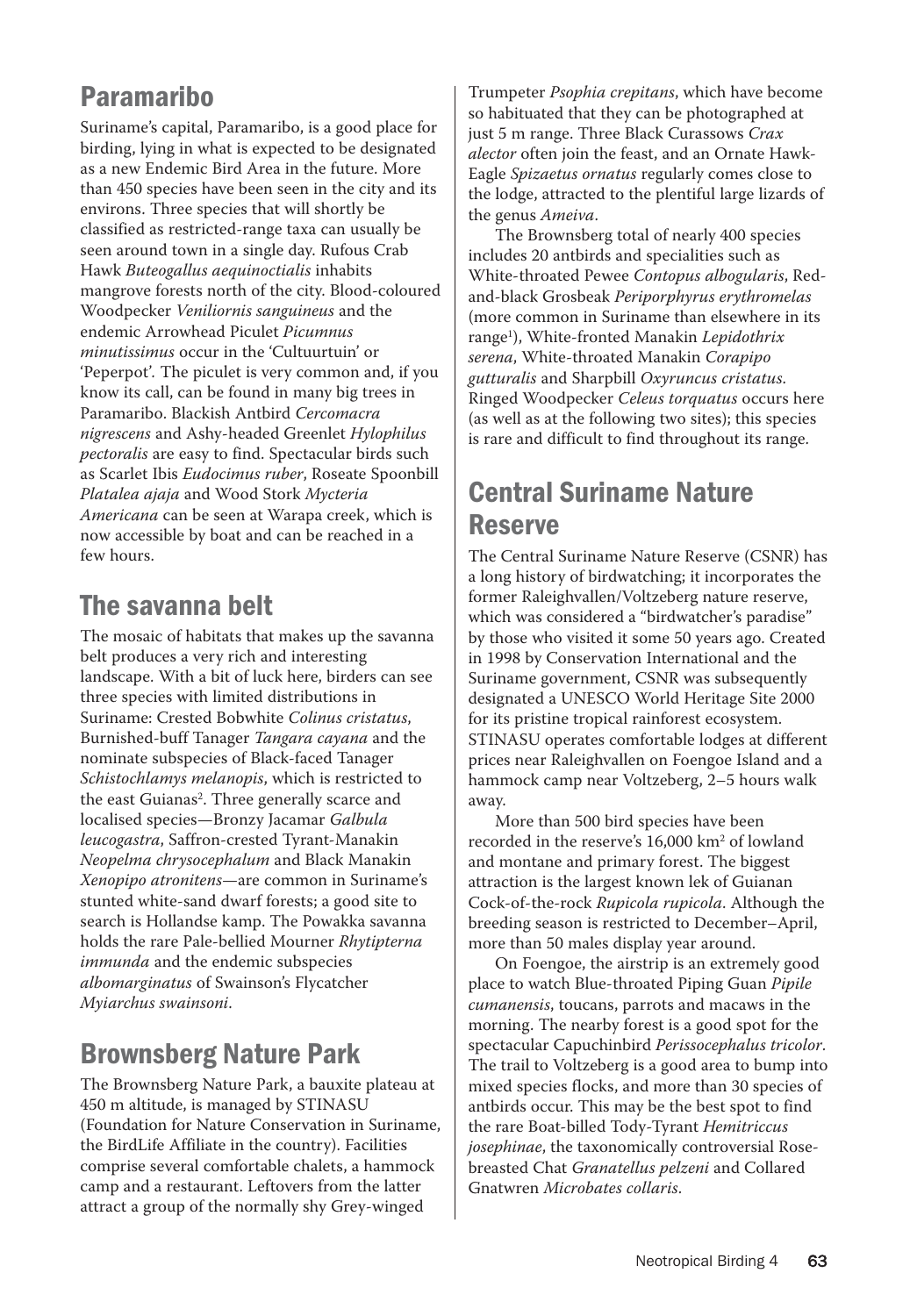









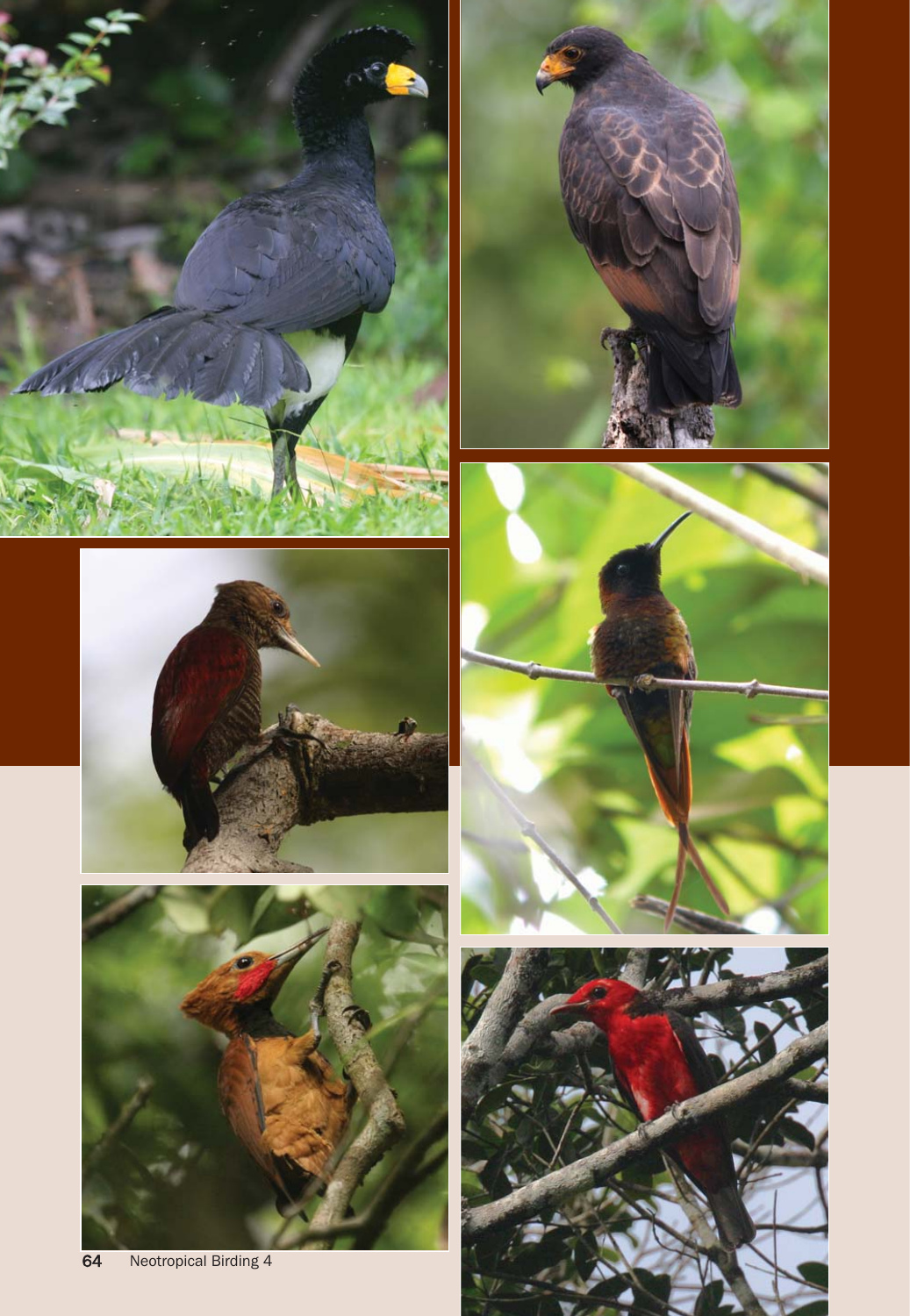



Opposite page, clockwise from top left: Black Curassow *Crax alector* feeds on restaurant leftovers at Brownsberg Nature Park (Chris Collins)

The unmistakeable Rufous Crab Hawk *Buteogallus aequinoctialis* can be seen in mangroves north of Paramaribo (Chris Collins)

Crimson Topaz *Topaza pella* often hawks for insects above the canopy, but can be seen in the garden of the restaurant at Arapahu (Nick Athanas/Tropical Birding)

A scarce species, Crimson Fruitcrow *Haematoderus militaris* is unusual amongst its family for mainly feeding on insects rather than fruit (Chris Collins)

Ringed Woodpecker *Celeus torquatus* is a target species for birders visiting Suriname: this confiding individual gave views down to 5 m for half-an-hour (Candy McManiman)

Blood- coloured Woodpecker *Veniliornis sanguineus* is best looked for around Paramaribo (Chris Collins)

Above, top: Seeing a ritual fight between two Guianan Cock- of- the- rocks *Rupicola rupicola* is a rare and enthralling experience (Sylvain Cordier)



Above, bottom left: This female Black Manakin *Xenopipo* atronitens is sitting on only second-ever nest discovered for this species (Foek Chin Joe)

Above, bottom right: The bizarre Capuchinbird *Perissocephalus tricolor* can be found at Central Suriname Nature Reserve and Palumeu (Chris Collins)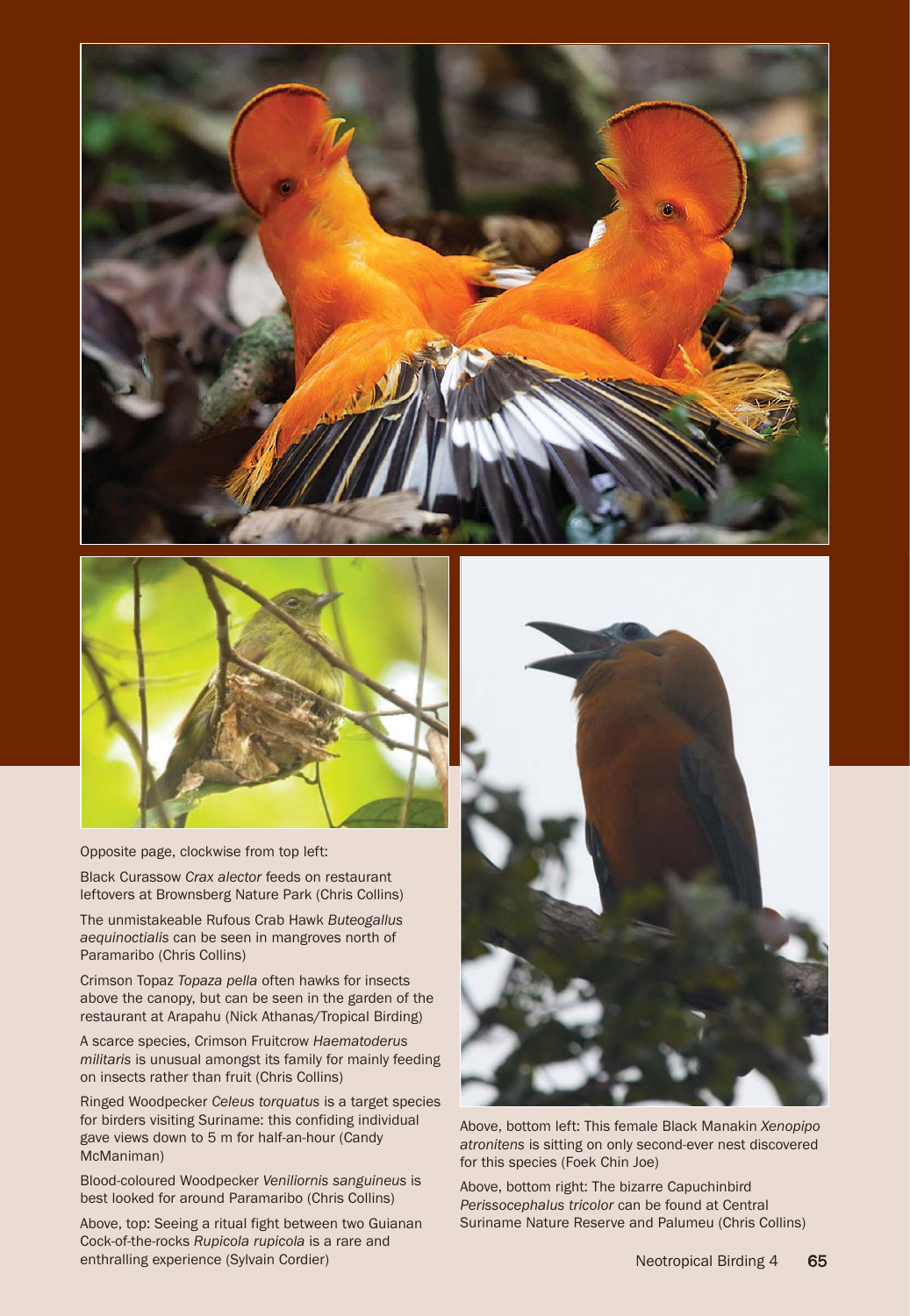#### >> BIRDING SITES BIRDING SURINAME

Around the Voltzberg itself, a 240-m-high inselberg that can be climbed by fit people in 30 minutes, there are at least three territories of the rare and near- endemic Band- tailed Antshrike *Thamnophilus melanothorax*, but finding this unobtrusive species is not straightforward. At dawn the forest resonates to the vocalisations of tinamous, woodcreepers and a trio of forest falcons: Slaty- backed *Micrastur mirandollei*, Lined *M. gilvicollis* and Barred *M. ruficollis*. Atop the inselberg, Cliff Flycatcher *Hirundinea ferruginea* is almost guaranteed, and birders should scan for rare swifts: both White-collared Swift *Streptoprocne zonaris* and White- chinned Swift *Cypseloides cryptus* have been seen (the latter recently discovered in Suriname<sup>1</sup> and very local throughout its range), and Chapman's Swift *Chaetura chapmani* is fairly common.

Suriname's only tepui, the Tafelberg (literally, table mountain) lies in the CSNR. Tropical Gem Tours have a comfortable guesthouse near the airstrip in the nearby Rudi Kappel savanna. Saffron-crested Tyrant-Manakin, Bronzy Jacamar and Black Manakin are common in the stunted forest. Discovered here in 2005 (own data), Pelzeln's Tody- Tyrant *Hemitriccus inornatus* can be found easily; this very rare species was previously considered endemic to Brazil and only rediscovered there in 1992. In the savanna, the target species are Black- billed Thrush *Turdus ignobilis* and Point- tailed Palmcreeper *Berlepschia rikeri*. Chestnut- bellied Seed Finch *Oryzoborus angolensis*, trapped to near-extinction elsewhere in Suriname, is very common here.

The Tafelberg itself is also very good for birding, but can only be reached by helicopter (see box). Target birds here include Chestnut- tipped Toucanet *Aulacorhynchus derbianus*, Tepui Greenlet *Hylophilus sclateri* and Black- hooded Thrush *Turdus olivater*. The most intriguing denizen is an antvireo *Dysithamnus* sp. that resembles Plumbeous Antvireo *D. plumbeus* of one of the forms *tucuyensis* or *leucostictus*, both of which have strong claims to be full species. The presence of either form would represent a major range extension, and it is not impossible that the Tafelberg birds represent an undescribed taxon2. White- collared Swift and White- chinned Swift breed at the tall Augustus waterfall, adjacent to the helicopter landing- pad. Simple accommodation is available, visitors sleeping on mattresses on the floor of a two-storey wooden building.

Access to the CSNR is by river and road (to Raleighvallen only), or by plane to one of three

airstrips. Most of the 1,000 visitors per year opt for the former route, traveling c.185 km south from Paramaribo to Witagron. From Witagron, a 3-hour boat trip up the River Coppename brings birders to the reserve headquarters on Foengo Island.

#### Boven Coesewijne Nature Reserve

The 27,000-ha Boven Coesewijne Nature Reserve (BCNR) is c.100 km from Paramaribo. The reserve recently opened to tourists and benefits from a conservation programme managed jointly by STINASU, WWF-Guianas and the government's Nature Conservation Division. STINASU has a small lodge (for six people) and a hammock camp. For access details, contact STINASU. Boven Coesewijne is well known for its unique brown sand savanna, Amazonian Manatee *Trichechus inunguis* and Giant Otter *Pteronura brasiliensis* (although these shy mammals are very difficult to see).

Despite little research, more than 300 bird species have already been recorded at BCNR. The gallery forest bordering the River Coeswewijne is good for birding, with antbirds including Silvered Antbird *Sclateria naevia* and Black- chinned Antbird *Hypocnemoides melanopogon* (both very common) as well as Guianan Streaked Antwren *Myrmotherula surinamensis*. The rare and near endemic Glossy- backed Becard *Pachyramphus surinamus* has been seen. Along the river itself, Sungrebe *Heliornis fulica* occurs, and Boat-billed Heron *Cochlearius cochlearius* may be seen at night. In the savanna, five species of nightjar, including White- tailed Nightjar *Caprimulgus cayennensis*, are common, as are Grassland Sparrow *Ammodramus humeralis* and Wedge tailed Grassfinch. You will need, however, considerable luck to come across Giant Snipe *Gallinago undulata*.

### Arapahu

Arapahu is an island in the upper River Corantijn in south- west Suriname; the river forms the border with Guyana. Access involves a 75-minute charter flight with Gum Air from Paramaribo to Amotopo airstrip in Sipaliwini, an 800-m walk and a 30-minute canoe journey. Accommodation is in well-equipped cabins, designed to resemble traditional Bushnegro (indian) huts, managed by Tropical Gem Tours.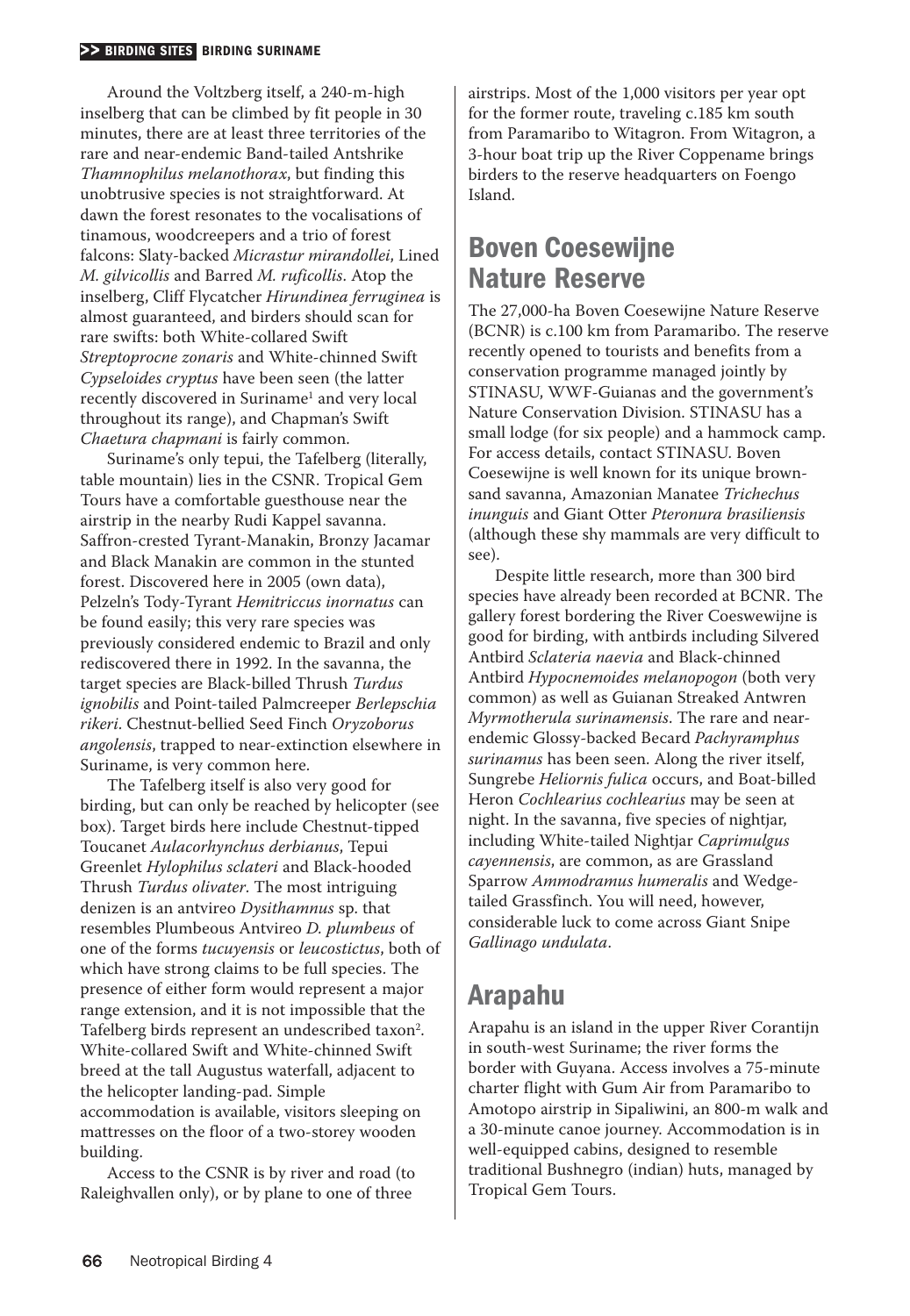Wild rapids flank the southern part of Arapahu. The area is underwatched, and its avifauna is likely to total many more than the 260 odd species recorded so far. Green Ibis *Mesembrinibis cayennensis* is common, as are Scarlet Macaw *Ara macao*, Red-and-green Macaw *A. chloroptera* and Blue- and- yellow Macaw *A. ararauna*. An additional five species of parrots are common, as are a quintet of toucans.

The liana forest on the Suriname side of the River Corantijn is a good place to find Band- tailed Antshrike and McConnell's Spinetail *Synallaxis macconnelli*. Along the riverbanks, Ladder-tailed Nightjar *Hydropsalis climacocerca*, Red-capped Cardinal *Paroaria gularis*, Blackish Antbird and Drab Water Tyrant *Ochthornis littoralis* are common. The garden around the restaurant attracts many hummingbirds such as Crimson Topaz *Topaza pella* and the *cupreicauda* subspecies of Green- bellied Hummingbird *Amazilia virdigaster*. At the nearby 'Muskita kriki' creek, all five South American species of kingfisher are common. Curve-billed Scythebill *Campylorhamphus procurvoides* is not rare, and there is a chance of Sunbittern *Europyga helias*.

### Kabalebo

Little birding has been done near the Kabalebo airstrip, 90 minutes flight from Paramaribo in western Suriname, but the area's potential is high. In addition to the species list of 300 or so are two undescribed taxa that are the subject of further investigation (own data; apologies for my coyness!). Lodging is in a comfortable, air conditioned hotel. Seasonally flooded forests flank the River Kabalebo, providing concealment for the largely nocturnal Zigzag Heron *Zebrilus undulatus* and habitat for Green Ibis, which is very common. Away from the river, the *terra firme* forest is rich in woodcreepers, foliage- gleaners, antbirds and antthrushes. Boat-billed Tody-Tyrant has been seen, and the borders of the liana forest offer a fairly good chance to encounter Band tailed Antshrike, McConnell's Spinetail and Speckled Spinetail *Cranioleuca gutturata*. The airstrip is good for toucans, parrots and macaws.

### Palumeu

Palumeu, on the River Tapanahoni in southern Suriname, is 90 minutes flight from Paramaibo. More than 400 species have been recorded. METS Travel and Tours have built comfortable accommodation in traditional Bushnegro style,

#### CONTACT DETAILS AND FURTHER INFORMATION

Further details about the Central Suriname Nature Reserve (CSNR) can be found at www. ci suriname.org/csnr/eng/Protected\_Areas\_Programme. htm. For more information on Boven Coesewijne Nature Reserve, see www.wwfguianas.org/our\_work/ protected\_areas/boven\_coesewijne/index.cfm.

STINASU (Foundation for Nature Conservation in Suriname) is the country's main national conservation organisation. In addition to its conservation and research programme, STINASU runs wildlife tours, with profits directed towards conservation. For more information, see www.stinasu.com or e-mail stinasu@sr.net. Commercial tour operators include Tropical Gem Tours (www.mytropicalgemtours.com or e- mail: tropicalgemtours@sr.net) and METS Travel and Tours (www.surinamevacations.com or e-mail mets@sr.net). Tropical Gem Tours is the sole contact for Arapahu and Kappelairstrip, and METS Travel and Tours likewise for Palumeu. To visit the Tafelberg in CSNR, contact Hi-jet helicopter services (tel: 597 432577; e-mail: hi-ietheli@sr.net). To visit Kabalebo, e- mail natureresortkabalebo@hotmail.com.

Websites about birding in Suriname include www.planktonik.com/birdingsuriname/index.html (which also gives details of tours and birding sites) and www1.nhl.nl/~ribot/English/ (contains photographs, country list and distribution maps).

near a village inhabited by Tareno and Wayana indians.

Several trails made by indigenous people extend far into the forest and provide birders with access. One trail can be reached with a 40-minute boat trip that traverses several rapids. Along this trail, Chestnut- belted Gnateater *Conopophaga aurita* is fairly common, Capuchinbirds are vocal and there is a chance of Band- tailed Antshrike. The elusive Cinnamon- crested Spadebill *Platyrinchus saturatus* and the rare Cinnamon Manakin- Tyrant *Neopipo cinnamomea* have also been seen, and the lucky birder may come across a Harpy Eagle *Harpia harpyja* or Crested Eagle *Morphnus guianensis* (both Near Threatened). The trail terminates at a low inselberg called Potihill; this provides a viewpoint over the canopy that is a prime location from which to scan for the spectacular and rare Crimson Fruitcrow *Haematoderus militaris*. Finally, along the river, Green Ibis is common.